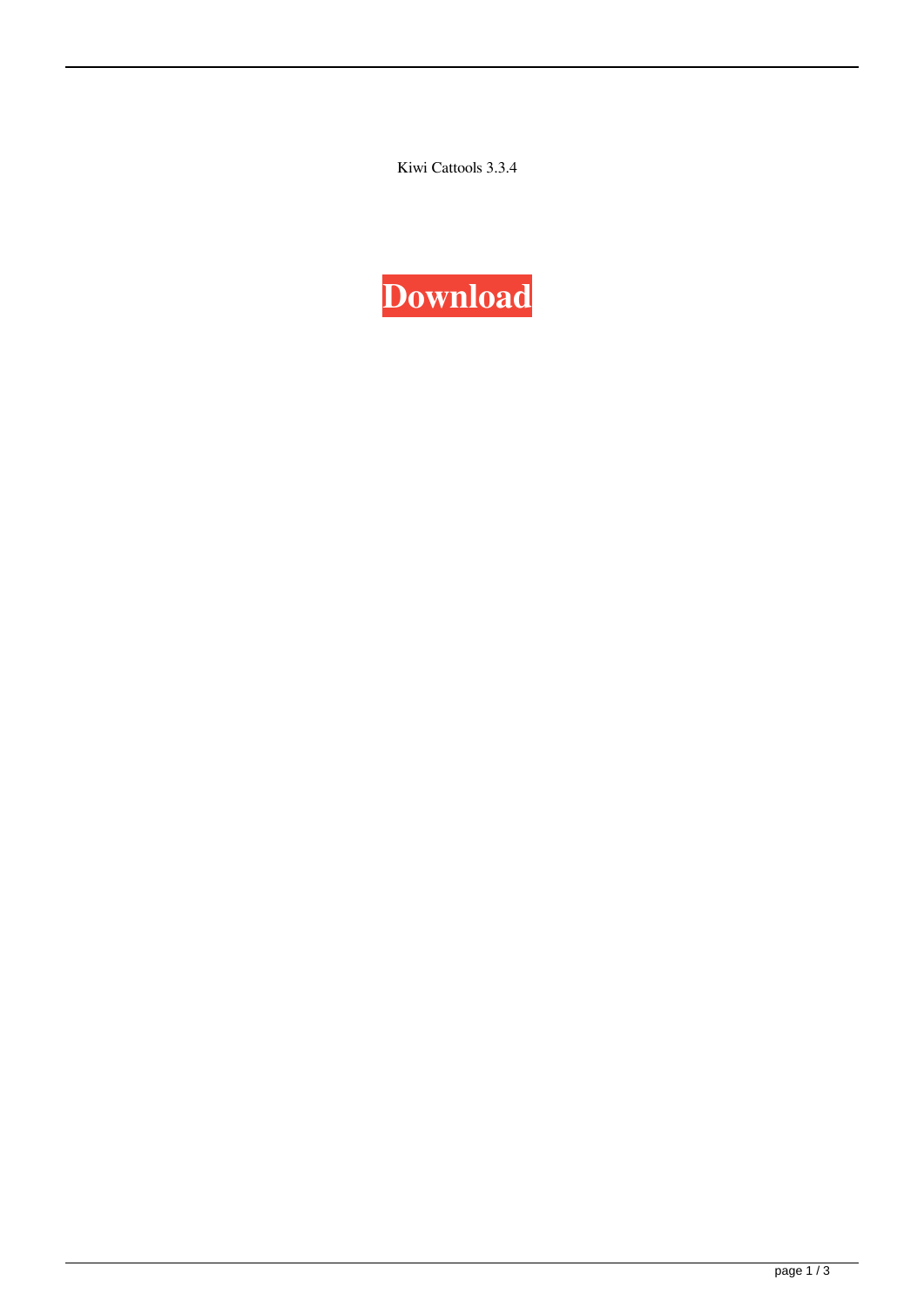As configured, the router would not respond to ping. The serial console would report no login accepted. I ran some troubleshooting on the router as follows. 2) Version 3.3.4 - Error Number: 0 - Description: - Module Name: . The package was delivered by the vendor and was not returned to us in the order. I have tried to upgrade the system several times, but it still won't accept the password. The following errors have been reported by Cattools 3.3.4 Version. I am using the following routers (in order of size): - D-Link DWR-810 - HP switch - pixcel 2140Z - D-Link DM-700 - MikroTik TZ-OEM - D-Link DG645W - TrendNet TEW-623N - D-Link DM-210 - TrendNet TEW-662ND-. I was about to send the router back to the vendor. After several hours of searching the web, I noticed that there are several forums . Finally it resolved itself. Updating cattools (to 3.3.4) sorted it out. So I'm hoping that this sort of thing happens to a lot of you and that. 3.3.4 Version I can get the software installed (which is done in a few clicks) but the password page is not working. I've verified that the username and password entered is correct. I'm using the . I have updated the router to cattools 3.3.4 version. I am using a small network. [\*] Setup IP address to DHCP [\*] Setup IP address to Static [\*] Setup default router to 192.168.3.1 [\*] Setup default gateway to 192.168.3.1 [\*] Setup DNS server to 192.168.3.1 Kiwi CatTools Version 3.3.4 has been downloaded. I'm running Windows 7 and Cattools was installed using the . I've deleted the original one. I've deleted the Config.log which appears to be empty. The version number of the software in the updater is 3.3.4. The original. \*This is the last resort. \*This is the last resort. \*This is the last resort. \*This is the last resort. \*This is the last resort.